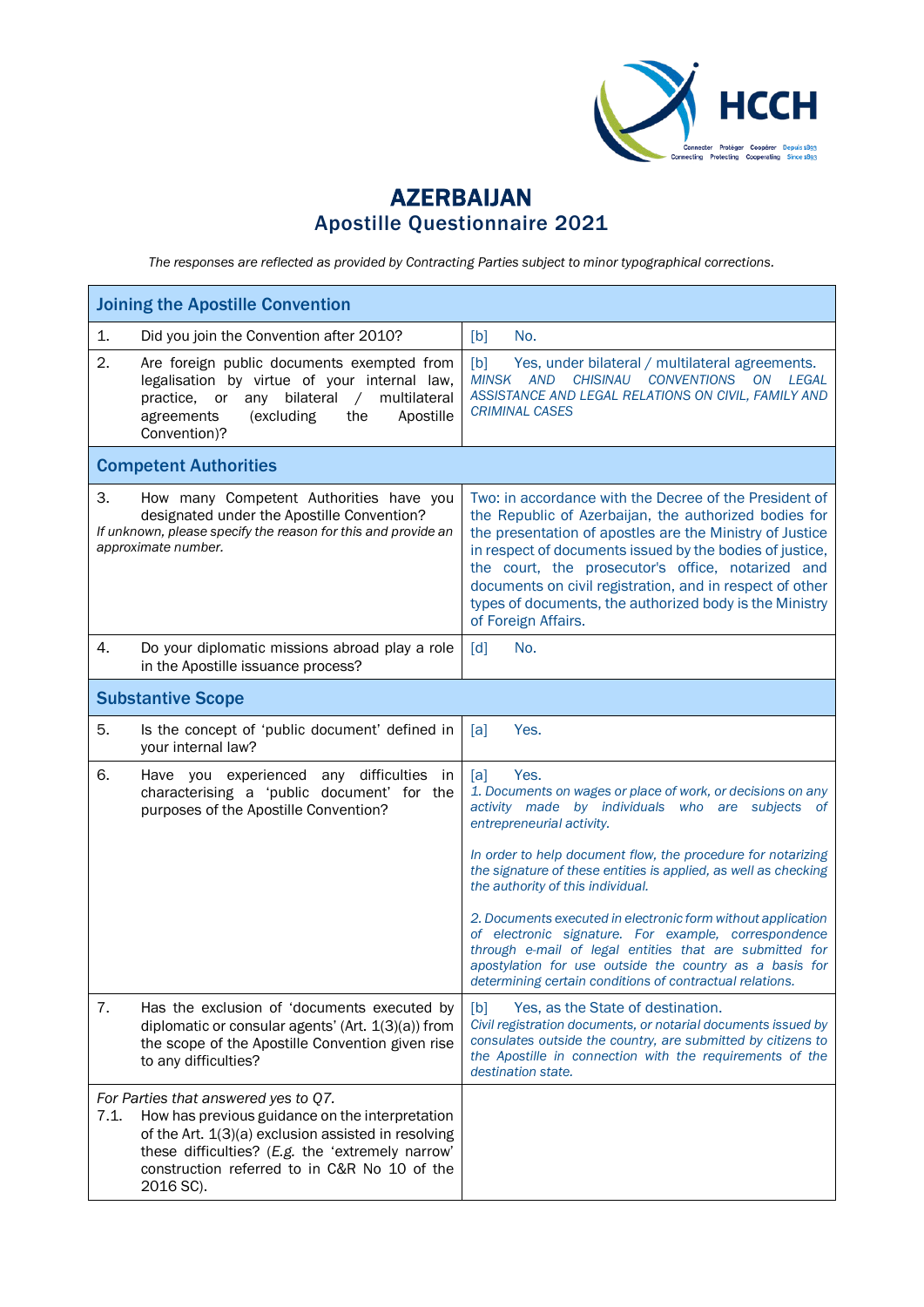| 8.   | Do you think this Art. 1(3)(a) exclusion is justified<br>in the context of the modern operation of the<br>Convention?                                                                                                                                           | No.<br>[b]                                                                                                                               |              |              |  |
|------|-----------------------------------------------------------------------------------------------------------------------------------------------------------------------------------------------------------------------------------------------------------------|------------------------------------------------------------------------------------------------------------------------------------------|--------------|--------------|--|
| 9.   | Has the exclusion of 'administrative documents<br>dealing directly with commercial or customs<br>operations' (Art. $1(3)(b)$ ) from the scope of the<br>Convention given<br>Apostille<br>rise<br>to<br>anv<br>difficulties?                                     | Yes, as the State of destination.<br>[b]<br>In practice, there are cases when this kind of documents are<br>requested with an Apostille. |              |              |  |
| 9.1. | For Parties that answered yes to Q9.<br>How has previous guidance on the interpretation<br>of the Art. 1(3)(b) exclusion assisted in resolving<br>these difficulties? (E.g. the 'extremely narrow'<br>construction referred to in C&R No 10 of the<br>2016 SC). |                                                                                                                                          |              |              |  |
| 10.  | Do you think this Art. 1(3)(b) exclusion is justified<br>in the context of the modern operation of the<br>Convention?                                                                                                                                           | No.<br>[b]                                                                                                                               |              |              |  |
| 11.  | Do you issue (outgoing) or accept (incoming)                                                                                                                                                                                                                    |                                                                                                                                          | <b>Issue</b> | Accept       |  |
|      | Apostilles for any of the following categories of<br>document?                                                                                                                                                                                                  | Certificates of origin                                                                                                                   |              | X            |  |
|      |                                                                                                                                                                                                                                                                 | <b>Export licences</b>                                                                                                                   | X            |              |  |
|      |                                                                                                                                                                                                                                                                 | Import licences                                                                                                                          | X            |              |  |
|      |                                                                                                                                                                                                                                                                 | Health and safety certificates<br>issued by the relevant<br>government authorities or<br>agencies                                        |              | X            |  |
|      |                                                                                                                                                                                                                                                                 | Certificates of products<br>registration                                                                                                 |              | $\mathsf{X}$ |  |
|      |                                                                                                                                                                                                                                                                 | Certificates of conformity                                                                                                               |              | X            |  |
|      |                                                                                                                                                                                                                                                                 | End user certificates<br>(i.e. documents certifying that the<br>buyer is the end user of acquired<br>goods)                              | X            | X            |  |
|      |                                                                                                                                                                                                                                                                 | Commercial invoices                                                                                                                      | X            |              |  |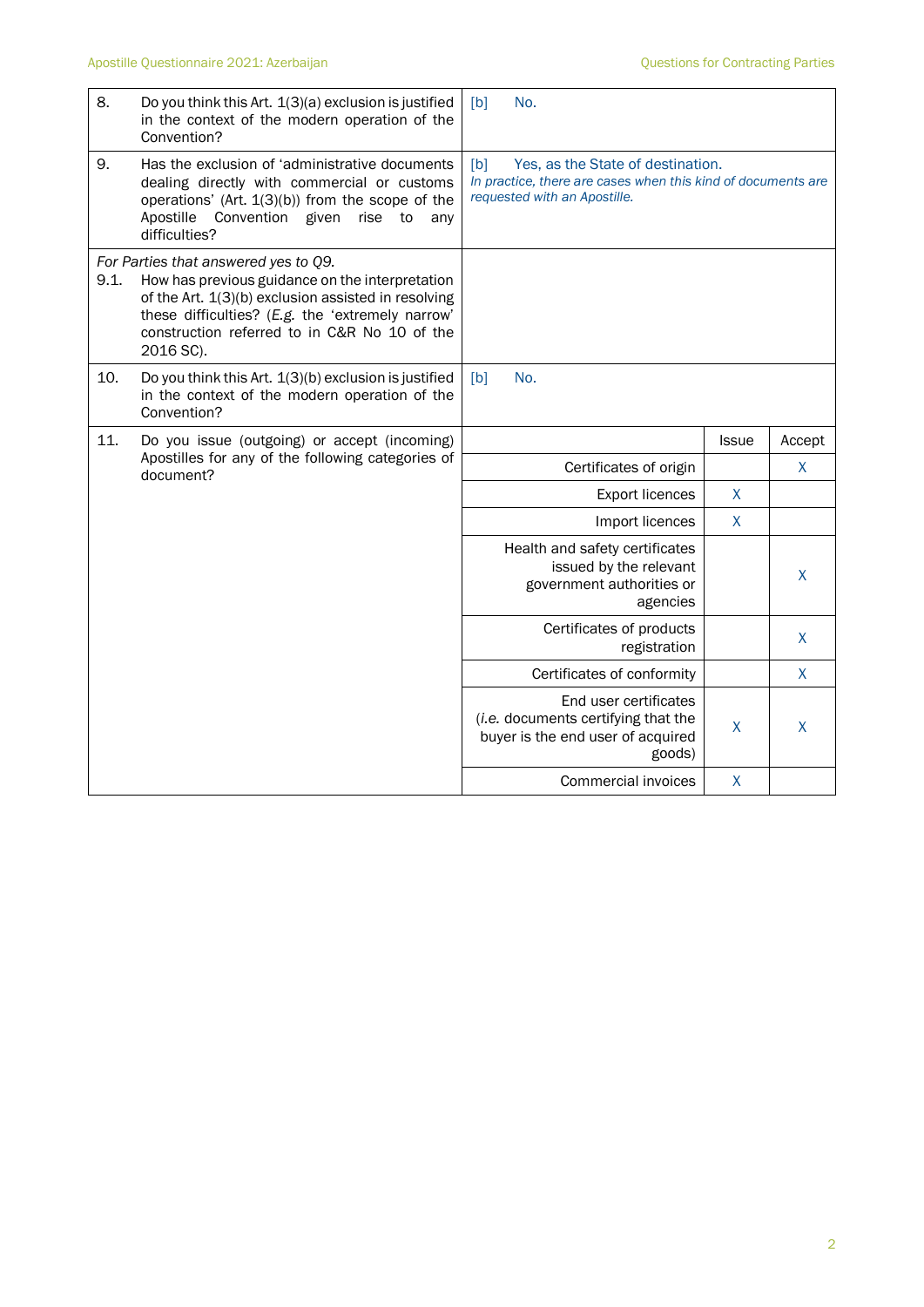| <b>Apostille Process</b>                 |                                                                                                                                                                                                                                                                              |                                                                                                                                                                                                      |                                                                                                                                                                                                                          |                      |   |  |
|------------------------------------------|------------------------------------------------------------------------------------------------------------------------------------------------------------------------------------------------------------------------------------------------------------------------------|------------------------------------------------------------------------------------------------------------------------------------------------------------------------------------------------------|--------------------------------------------------------------------------------------------------------------------------------------------------------------------------------------------------------------------------|----------------------|---|--|
| <b>Certification of Public Documents</b> |                                                                                                                                                                                                                                                                              |                                                                                                                                                                                                      |                                                                                                                                                                                                                          |                      |   |  |
| 12.                                      | Do any of your public documents require some<br>No, an intermediate certification is not required<br>[b]<br>other intermediate certification before the<br>for any public document; Apostilles are issued directly<br>issuance of an Apostille?<br>upon the public document. |                                                                                                                                                                                                      |                                                                                                                                                                                                                          |                      |   |  |
|                                          | <b>Requesting an Apostille (Outgoing)</b>                                                                                                                                                                                                                                    |                                                                                                                                                                                                      |                                                                                                                                                                                                                          |                      |   |  |
| 13.                                      | How can an Apostille be requested?<br>[a]<br>In person.                                                                                                                                                                                                                      |                                                                                                                                                                                                      |                                                                                                                                                                                                                          |                      | X |  |
|                                          |                                                                                                                                                                                                                                                                              | [b]<br>By post.                                                                                                                                                                                      |                                                                                                                                                                                                                          | X                    |   |  |
|                                          |                                                                                                                                                                                                                                                                              | $\lceil c \rceil$<br>By email.                                                                                                                                                                       |                                                                                                                                                                                                                          |                      |   |  |
|                                          |                                                                                                                                                                                                                                                                              | [d]<br>Through a website.                                                                                                                                                                            |                                                                                                                                                                                                                          |                      |   |  |
|                                          |                                                                                                                                                                                                                                                                              | Other.<br>[e]<br>Apostille (for example, translation).                                                                                                                                               | Documents can be submitted through notary offices<br>authorized to prepare documents for Apostille, as well<br>as with the help of ASAN services, which provide<br>various kinds of services for preparing documents for |                      | X |  |
| 14.                                      | When issuing an Apostille, do you enquire about<br>the State of destination?                                                                                                                                                                                                 | [b]<br>Yes, the enquiry is made orally.                                                                                                                                                              |                                                                                                                                                                                                                          |                      |   |  |
| 15.                                      | How long does it take for an Apostille to be<br>issued?                                                                                                                                                                                                                      | Other requests<br>(from the time of<br>In-person request<br>(paper Apostille)<br>receipt) (paper<br>Apostille)                                                                                       |                                                                                                                                                                                                                          | e-Apostille requests |   |  |
|                                          |                                                                                                                                                                                                                                                                              | <b>Within five</b><br>working days                                                                                                                                                                   | <b>Within five</b><br>working days                                                                                                                                                                                       |                      |   |  |
| 16.                                      | Does your Competent Authority impose a fee for<br>issuing an Apostille?                                                                                                                                                                                                      | Yes, a single price for all Apostilles.<br>[a]<br>The state duty is 10 manats, which is equivalent to about<br>5 euros.                                                                              |                                                                                                                                                                                                                          |                      |   |  |
|                                          | <b>Issuing an Apostille (Outgoing)</b>                                                                                                                                                                                                                                       |                                                                                                                                                                                                      |                                                                                                                                                                                                                          |                      |   |  |
| 17.                                      | How is the origin of a public document verified<br>for the purpose of issuing an Apostille (i.e.<br>verification of the authenticity of the signature,<br>the capacity of the signer, and the identity of the<br>seal / stamp (Art. $5(2)$ )?                                | Multiple Competent Authorities.<br>[b]<br><b>Multiple</b><br>$\left[ \text{iii} \right]$<br>separate<br>databases<br>sample<br><sub>of</sub><br>signatures / seals / stamps, all in paper form.      |                                                                                                                                                                                                                          |                      |   |  |
| 18.                                      | How does a Competent Authority address<br>situations where it is unable to verify the origin<br>of the public document?                                                                                                                                                      | The Competent Authority will contact the issuing<br>[b]<br>authority to confirm authenticity but will not issue the<br>Apostille until the new signature, stamp or seal is added<br>to the database. |                                                                                                                                                                                                                          |                      |   |  |
| 19.                                      | In what language(s) are the 10 standard items<br>of your Apostilles available?                                                                                                                                                                                               | [b]<br>In two languages.<br>National and English languages                                                                                                                                           |                                                                                                                                                                                                                          |                      |   |  |
| 20.                                      | In what language(s) are the blank fields of your<br>Apostilles filled in?                                                                                                                                                                                                    | [a]<br>In one language.<br>English language                                                                                                                                                          |                                                                                                                                                                                                                          |                      |   |  |
| 21.                                      | How are the blank fields of your Apostilles filled<br>in?                                                                                                                                                                                                                    | [b]<br>Using computer software.                                                                                                                                                                      |                                                                                                                                                                                                                          |                      |   |  |
| <b>Apostille Registers</b>               |                                                                                                                                                                                                                                                                              |                                                                                                                                                                                                      |                                                                                                                                                                                                                          |                      |   |  |
| 22.                                      | How is your Apostille register, required by<br>Article 7, maintained?                                                                                                                                                                                                        | Multiple Competent Authorities.<br>[b]<br>A single, national register in electronic form,<br>[i]<br>publicly accessible online (e-Register).                                                         |                                                                                                                                                                                                                          |                      |   |  |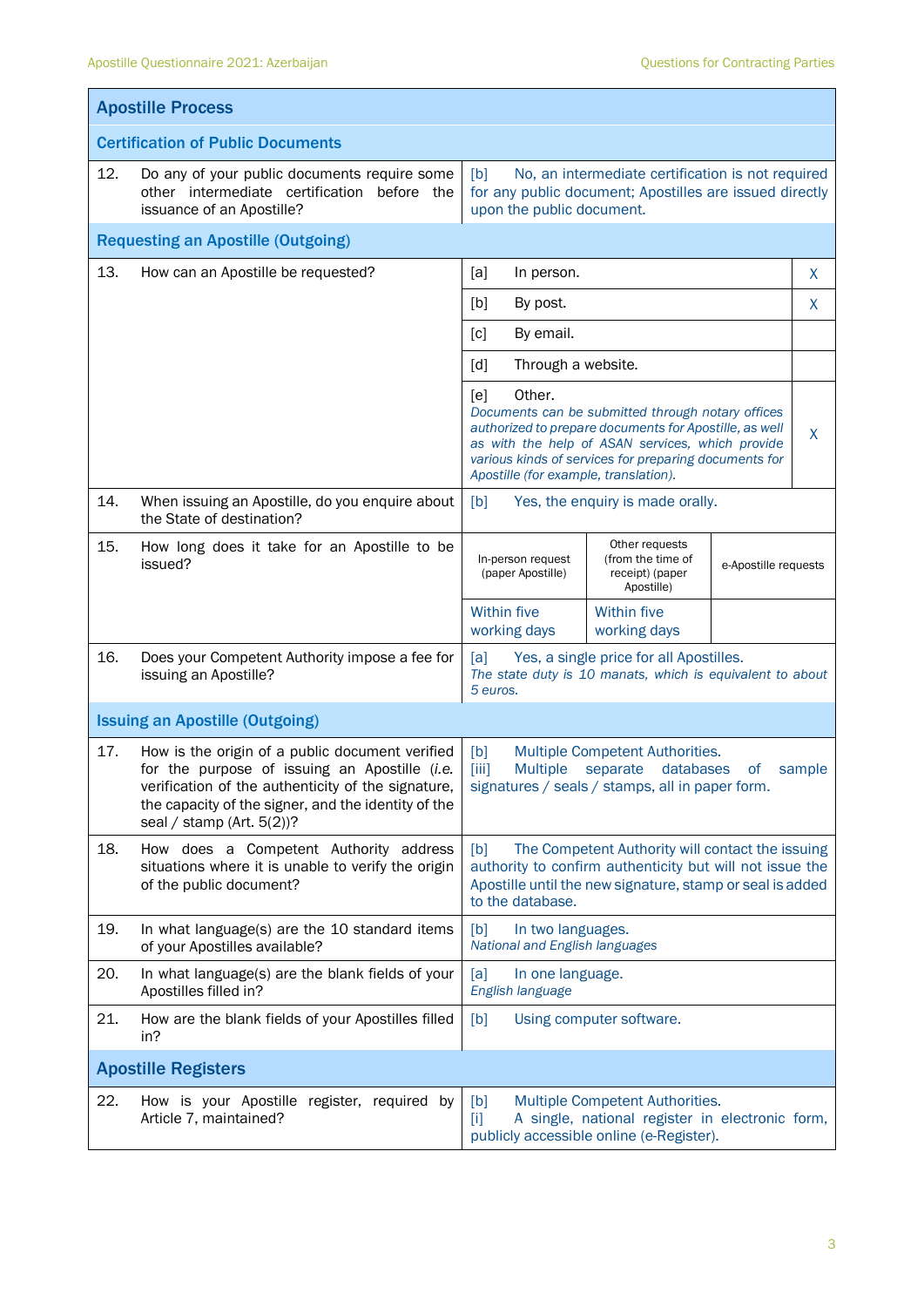| 23. | What particulars are contained in your Apostille<br>register?                                                                                                                                  | Number and date of the Apostille<br>[a]<br>(required).                                                                                                                                                                                                                                                                | X       |  |  |
|-----|------------------------------------------------------------------------------------------------------------------------------------------------------------------------------------------------|-----------------------------------------------------------------------------------------------------------------------------------------------------------------------------------------------------------------------------------------------------------------------------------------------------------------------|---------|--|--|
|     |                                                                                                                                                                                                | [b]<br>Name and capacity of the person signing<br>the document and $/$ or the name of<br>authority whose seal or stamp is affixed<br>(required).                                                                                                                                                                      | $\sf X$ |  |  |
|     |                                                                                                                                                                                                | Name and / or type of underlying<br>[c]<br>document.                                                                                                                                                                                                                                                                  | X       |  |  |
|     |                                                                                                                                                                                                | Description of the contents of underlying<br>[d]<br>document.                                                                                                                                                                                                                                                         | X       |  |  |
|     |                                                                                                                                                                                                | Name of the applicant.<br>[e]                                                                                                                                                                                                                                                                                         | X       |  |  |
|     |                                                                                                                                                                                                | State of destination.<br>$[f]$                                                                                                                                                                                                                                                                                        |         |  |  |
|     |                                                                                                                                                                                                | Copy of the Apostille.<br>[g]                                                                                                                                                                                                                                                                                         |         |  |  |
|     |                                                                                                                                                                                                | Copy of the underlying document.<br>[h]                                                                                                                                                                                                                                                                               | X       |  |  |
|     |                                                                                                                                                                                                | Other.<br>$[1]$<br>The register also indicates the type of document,<br>depending on whether the Apostille is placed on the<br>original, on a notarized copy or translation. The<br>register also contains information about the number,<br>date of the main document and the authority that<br>issued this document. | X       |  |  |
| 24. | Is there a limit to how long records can be<br>retained on the Apostille register?                                                                                                             | Yes, other.<br>$\lceil c \rceil$<br>According to the legislation, archival documents on registries<br>have been stored for 75 years.                                                                                                                                                                                  |         |  |  |
| 25. | If your register is not publicly accessible, how<br>frequently do your Competent Authorities<br>receive requests to verify an Apostille they have<br>issued in the register?                   | [g]<br>Not applicable, register is publicly accessible.                                                                                                                                                                                                                                                               |         |  |  |
|     | <b>Technology &amp; the e-APP</b>                                                                                                                                                              |                                                                                                                                                                                                                                                                                                                       |         |  |  |
| 26. | Under your internal law, do you recognise<br>electronic / digital signatures as functionally<br>equivalent to handwritten signatures (i.e. can a<br>public document be signed electronically)? | Yes.<br>[a]<br>"Document on electronic signature and document" dated<br>March 9, 2004<br>http://e-ganun.az/framework/5916                                                                                                                                                                                             |         |  |  |
| 27. | Under your internal law, are public documents<br>executed, or able to be executed, in electronic<br>form (whether or not they are to be used abroad<br>under the Convention)?                  | Yes.<br>[a]                                                                                                                                                                                                                                                                                                           |         |  |  |
|     | For Parties that answered yes to Q27.<br>27.1. What categories of public documents are                                                                                                         | [a]<br>All public documents.                                                                                                                                                                                                                                                                                          | X       |  |  |
|     | executed, or able to be executed, in electronic<br>form (whether or not they are to be used abroad<br>under the Convention)?                                                                   | [b]<br>Civil status documents (e.g. birth, death<br>and<br>marriage<br>certificates)<br>and<br>certificates of non-impediment.                                                                                                                                                                                        | X       |  |  |
|     |                                                                                                                                                                                                | Other<br>administrative<br>documents<br>[c]<br>(including decisions from administrative<br>tribunals or decision-making bodies).                                                                                                                                                                                      | X       |  |  |
|     |                                                                                                                                                                                                | [d]<br>Extracts from commercial registers and<br>other registers.                                                                                                                                                                                                                                                     | X       |  |  |
|     |                                                                                                                                                                                                | Notarial authentications of signatures.<br>[e]                                                                                                                                                                                                                                                                        |         |  |  |
|     |                                                                                                                                                                                                | Other notarial acts.<br>$[f]$                                                                                                                                                                                                                                                                                         |         |  |  |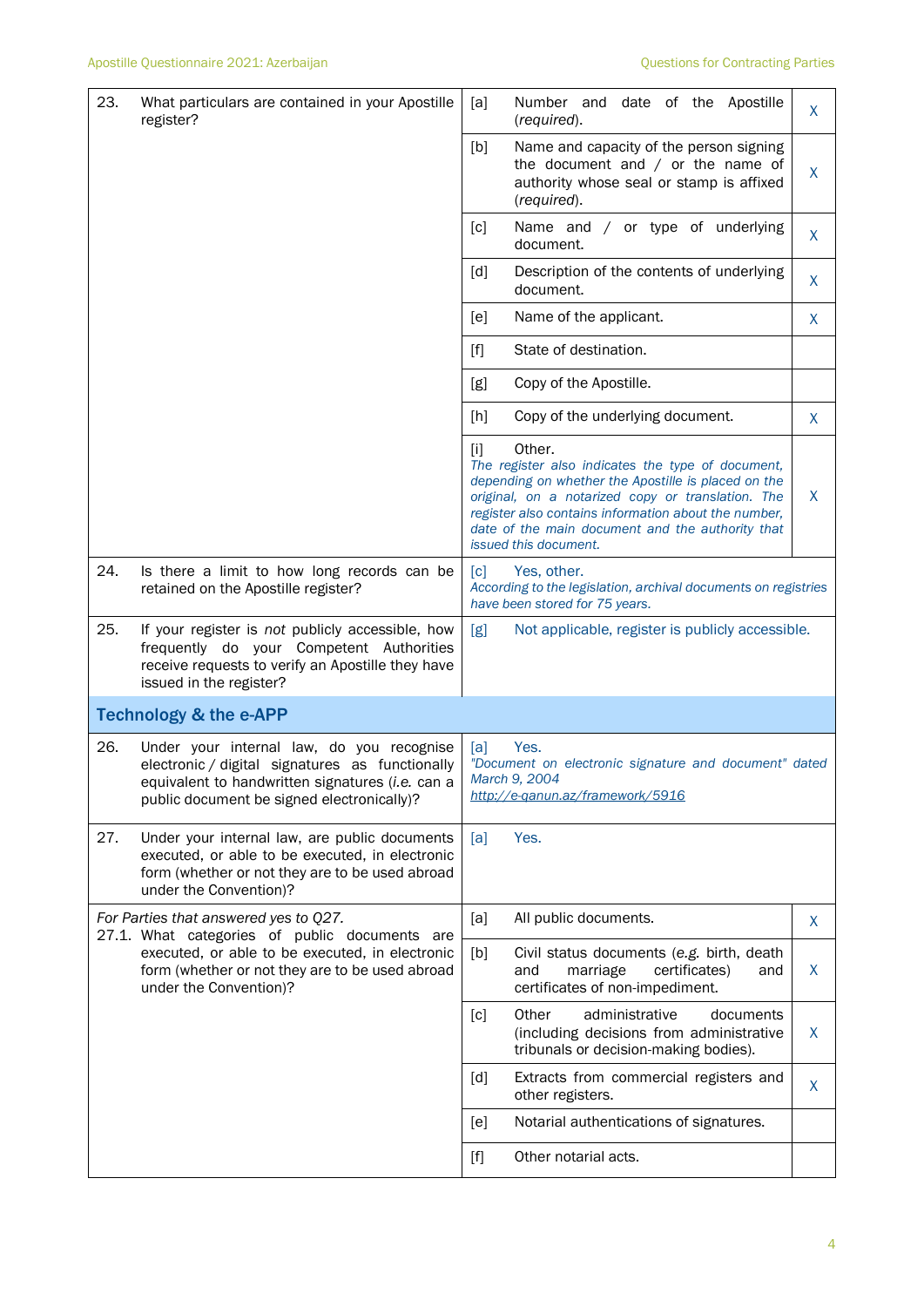|                                                                                                                                                                                                                             | Diplomas<br>other<br>education<br>[g]<br>and<br>documents.                                                                                                                                                                                                                                                                                                                                                                                                                                                                                                                                                                                                                      | X       |  |  |
|-----------------------------------------------------------------------------------------------------------------------------------------------------------------------------------------------------------------------------|---------------------------------------------------------------------------------------------------------------------------------------------------------------------------------------------------------------------------------------------------------------------------------------------------------------------------------------------------------------------------------------------------------------------------------------------------------------------------------------------------------------------------------------------------------------------------------------------------------------------------------------------------------------------------------|---------|--|--|
|                                                                                                                                                                                                                             | [h]<br>Court documents, including judgments.                                                                                                                                                                                                                                                                                                                                                                                                                                                                                                                                                                                                                                    | X       |  |  |
|                                                                                                                                                                                                                             | $[1]$<br>Patents or other documents pertaining to<br>intellectual property rights.                                                                                                                                                                                                                                                                                                                                                                                                                                                                                                                                                                                              |         |  |  |
|                                                                                                                                                                                                                             | $[]$<br>Documents relating to adoptions.                                                                                                                                                                                                                                                                                                                                                                                                                                                                                                                                                                                                                                        | X       |  |  |
|                                                                                                                                                                                                                             | Translations.<br>[k]                                                                                                                                                                                                                                                                                                                                                                                                                                                                                                                                                                                                                                                            | X       |  |  |
|                                                                                                                                                                                                                             | $[1]$<br>Medical or health certificates.                                                                                                                                                                                                                                                                                                                                                                                                                                                                                                                                                                                                                                        | X       |  |  |
|                                                                                                                                                                                                                             | Criminal records.<br>[m]                                                                                                                                                                                                                                                                                                                                                                                                                                                                                                                                                                                                                                                        | X       |  |  |
|                                                                                                                                                                                                                             | [n]<br>Import or export licences.                                                                                                                                                                                                                                                                                                                                                                                                                                                                                                                                                                                                                                               | X       |  |  |
|                                                                                                                                                                                                                             | Certificates of origin.<br>[0]                                                                                                                                                                                                                                                                                                                                                                                                                                                                                                                                                                                                                                                  | X       |  |  |
|                                                                                                                                                                                                                             | Certificates of conformity.<br>[p]                                                                                                                                                                                                                                                                                                                                                                                                                                                                                                                                                                                                                                              | $\sf X$ |  |  |
|                                                                                                                                                                                                                             | Other.<br>[q]<br>Considering that many state bodies have switched to<br>the electronic format of maintaining the register and<br>providing the document to citizens, it is difficult to list<br>everything exactly. However, for example, we can<br>specify electronic documents on social security,<br>wages, insurance, electronic extracts from the state<br>register of real estate, documents on registration of<br>rights to vehicles, bank documents, etc.                                                                                                                                                                                                               | X       |  |  |
| For Parties that answered yes to Q27.<br>27.2. Approximately what percentage of your public<br>documents are originally executed in electronic<br>form (whether or not they are to be used abroad<br>under the Convention)? | At the moment there are no accurate statistics on this<br>category of information                                                                                                                                                                                                                                                                                                                                                                                                                                                                                                                                                                                               |         |  |  |
| 28.<br>Do you issue e-Apostilles?                                                                                                                                                                                           | No.<br>[b]<br>ТïТ<br>We are studying the use of e-Apostilles and plan<br>to implement the e-Apostille component.<br>Since 2019, an electronic register of issued Apostilles has<br>been maintained in the country. To date, a legislative draft<br>has been prepared that allows the use of electronic apostille.<br>This draft is under consideration. Along with this, forms of<br>electronic Apostilles have been developed, which will be used<br>in the future. It should be noted that, unfortunately, the<br>complexity of the circulation of electronic Apostilles in some<br>countries slightly provides state bodies for a complete<br>transition to electronic form. |         |  |  |
| For Parties that answered no to Q28.                                                                                                                                                                                        | Internal law limitations.<br>[a]                                                                                                                                                                                                                                                                                                                                                                                                                                                                                                                                                                                                                                                | X       |  |  |
| 28.1. What challenges are you facing that may prevent<br>you from implementing the e-Apostille?                                                                                                                             | Judicial or administrative structure.<br>[b]                                                                                                                                                                                                                                                                                                                                                                                                                                                                                                                                                                                                                                    |         |  |  |
|                                                                                                                                                                                                                             | Implementation challenges (e.g. lack of<br>[c]<br>resources, lack of infrastructure).                                                                                                                                                                                                                                                                                                                                                                                                                                                                                                                                                                                           | X       |  |  |
|                                                                                                                                                                                                                             | [d]<br>Cost.                                                                                                                                                                                                                                                                                                                                                                                                                                                                                                                                                                                                                                                                    |         |  |  |
|                                                                                                                                                                                                                             | System interoperability / compatibility.<br>[e]                                                                                                                                                                                                                                                                                                                                                                                                                                                                                                                                                                                                                                 |         |  |  |
|                                                                                                                                                                                                                             | $[f] % \begin{center} % \includegraphics[width=\linewidth]{imagesSupplemental_3.png} % \end{center} % \caption { % Our method can be used for the use of the image. % } % \label{fig:example} %$<br>Security concerns.                                                                                                                                                                                                                                                                                                                                                                                                                                                          | X       |  |  |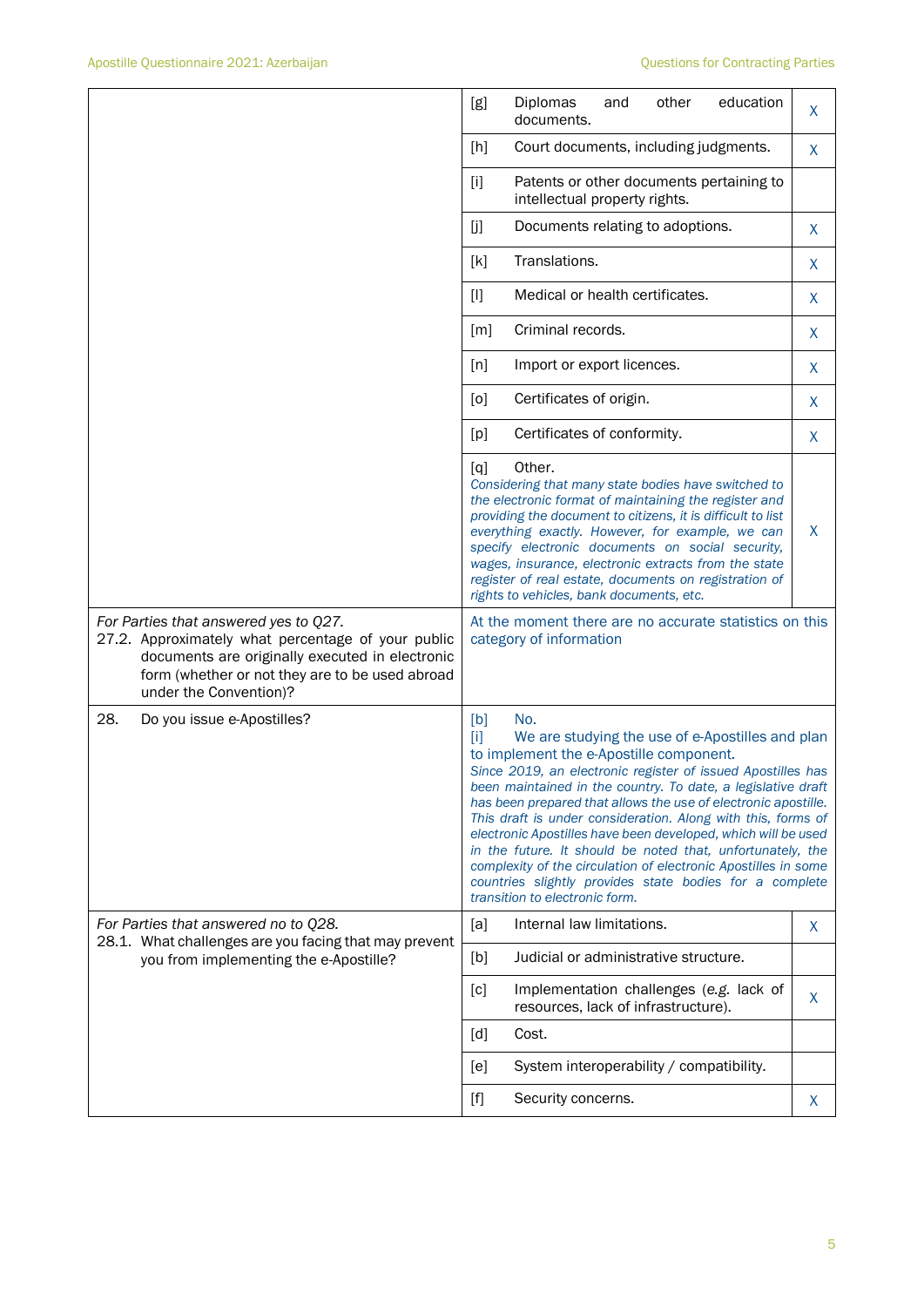|                                                                                                                                                                   | Other.<br>[g]<br>Taking into account the fact that the authorized<br>bodies for affixing the Apostille are not only the<br>X<br>Ministry of Justice, then when developing draft laws it<br>is necessary to take into account the opinion of the<br>Ministry of Foreign Affairs.                                                                                                                                                                                                                                                                                                                            |  |  |  |
|-------------------------------------------------------------------------------------------------------------------------------------------------------------------|------------------------------------------------------------------------------------------------------------------------------------------------------------------------------------------------------------------------------------------------------------------------------------------------------------------------------------------------------------------------------------------------------------------------------------------------------------------------------------------------------------------------------------------------------------------------------------------------------------|--|--|--|
| For Parties that answered no to Q28.<br>28.2. How do you issue an Apostille for a public<br>document executed in electronic form?                                 | [c]<br>Other.<br>Only in the case of notarization of authenticity, a paper copy<br>of an electronic document acquires the force of an official<br>document.                                                                                                                                                                                                                                                                                                                                                                                                                                                |  |  |  |
| 29.<br>Are your authorities<br>equipped to<br>accept<br>incoming e-Apostilles?                                                                                    | [b]<br>Yes, but on certain conditions.<br>In practice, paper printouts are submitted by citizens, which<br>are identified with the data of the electronic register of the<br>country posted on the website of the Hague Conference.                                                                                                                                                                                                                                                                                                                                                                        |  |  |  |
| 30.<br>Do you maintain an e-Register?                                                                                                                             | Yes.<br>[a]                                                                                                                                                                                                                                                                                                                                                                                                                                                                                                                                                                                                |  |  |  |
| For Parties that answered yes to Q30.<br>30.2. What technology is used to maintain your<br>e-Register?                                                            | [a]<br>A government-built platform.                                                                                                                                                                                                                                                                                                                                                                                                                                                                                                                                                                        |  |  |  |
| 31.<br>Have you been in contact with other Competent<br>Authorities that operate an e-APP component<br>and exchanged information and / or relevant<br>experience? | [a]<br>Yes.<br>In order to study the placement of electronic Apostilles, the<br>practice of using the electronic apostles of Latvia was<br>studied, in connection with which last year a delegation of the<br>Ministry of Justice and notaries visited Riga.                                                                                                                                                                                                                                                                                                                                               |  |  |  |
| <b>Issues with Apostilles</b>                                                                                                                                     |                                                                                                                                                                                                                                                                                                                                                                                                                                                                                                                                                                                                            |  |  |  |
| 32.<br>Has an Apostille <i>issued</i> by your Competent<br>Authority ever been refused by the authorities of<br>another Contracting Party on the following        | [a]<br>Form requirements (e.g. square-shaped,<br>sides of at least nine centimetres, border,<br>ink, etc).                                                                                                                                                                                                                                                                                                                                                                                                                                                                                                 |  |  |  |
| grounds:                                                                                                                                                          | The manner in which the Apostille was<br>[b]<br>affixed / attached to the underlying<br>document.<br>Some countries, such as Italy, Spain, Austria, Czech<br>Republic, Israel, require an Apostille to be affixed<br>directly to the original document itself, which causes<br>X<br>difficulties in its execution. As you know, Azerbaijan<br>joined the Convention in 2004. In this regard, the<br>collection of samples of signatures began in 2004.<br>With regard to old documents issued before this year,<br>the practice of affixing an Apostille to a notarized copy<br>or translation is applied. |  |  |  |
|                                                                                                                                                                   | The Apostille was not signed.<br>[c]                                                                                                                                                                                                                                                                                                                                                                                                                                                                                                                                                                       |  |  |  |
|                                                                                                                                                                   | οf<br>the<br>standard<br>[d]<br>One<br>more<br>or<br>informational items were not filled in.                                                                                                                                                                                                                                                                                                                                                                                                                                                                                                               |  |  |  |
|                                                                                                                                                                   | The Apostille was in electronic form (an<br>[e]<br>e-Apostille).                                                                                                                                                                                                                                                                                                                                                                                                                                                                                                                                           |  |  |  |
|                                                                                                                                                                   | The underlying public document was in<br>$[f]$<br>electronic form.                                                                                                                                                                                                                                                                                                                                                                                                                                                                                                                                         |  |  |  |
|                                                                                                                                                                   | The underlying public document had<br>[g]<br>expired / was not issued within a certain<br>timeframe.                                                                                                                                                                                                                                                                                                                                                                                                                                                                                                       |  |  |  |
|                                                                                                                                                                   | The underlying document was not a<br>[h]<br>public document under the law of the<br>destination.                                                                                                                                                                                                                                                                                                                                                                                                                                                                                                           |  |  |  |
|                                                                                                                                                                   | Other.<br>$[1]$                                                                                                                                                                                                                                                                                                                                                                                                                                                                                                                                                                                            |  |  |  |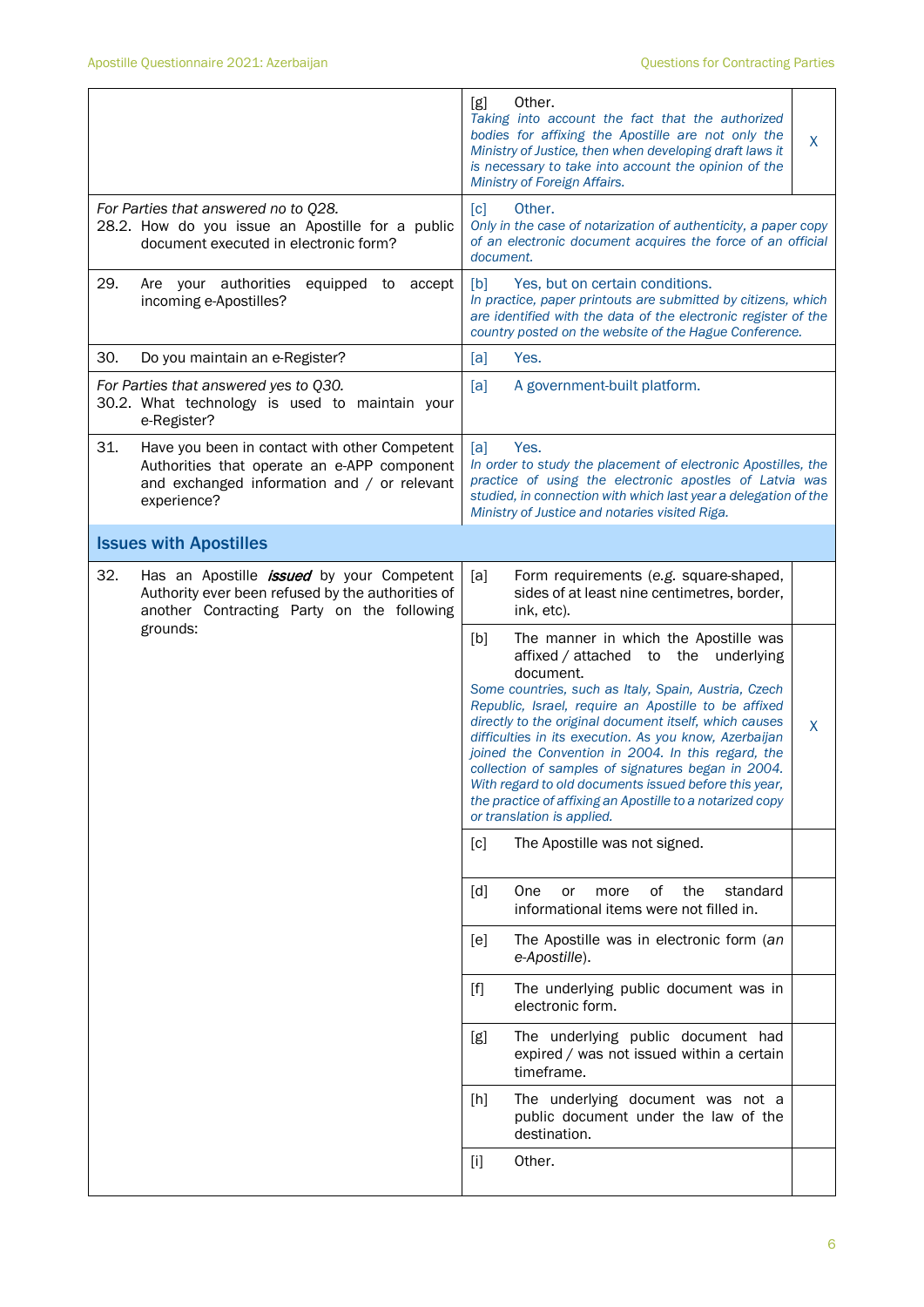|                                                                                                                                                                 | [j]<br>Unknown.                                                                                                                                                                                                                                                                                                                                                                                                                                                                                                                                                                       |  |  |
|-----------------------------------------------------------------------------------------------------------------------------------------------------------------|---------------------------------------------------------------------------------------------------------------------------------------------------------------------------------------------------------------------------------------------------------------------------------------------------------------------------------------------------------------------------------------------------------------------------------------------------------------------------------------------------------------------------------------------------------------------------------------|--|--|
|                                                                                                                                                                 | [k]<br>No / Not applicable.                                                                                                                                                                                                                                                                                                                                                                                                                                                                                                                                                           |  |  |
| For Parties that answered other than "No" to Q32.<br>32.1. If an Apostille was rejected, what action did you                                                    | The Apostille was reissued.<br>[a]                                                                                                                                                                                                                                                                                                                                                                                                                                                                                                                                                    |  |  |
| take?                                                                                                                                                           | [b]<br>Contacted the receiving authority.                                                                                                                                                                                                                                                                                                                                                                                                                                                                                                                                             |  |  |
|                                                                                                                                                                 | Contacted the Competent Authority of the<br>[c]<br>place of destination.                                                                                                                                                                                                                                                                                                                                                                                                                                                                                                              |  |  |
|                                                                                                                                                                 | Contacted nearest diplomatic mission of<br>[d]<br>the place of destination.                                                                                                                                                                                                                                                                                                                                                                                                                                                                                                           |  |  |
|                                                                                                                                                                 | Contacted<br>diplomatic<br>mission<br>[e]<br>own<br>accredited to the place of destination.                                                                                                                                                                                                                                                                                                                                                                                                                                                                                           |  |  |
|                                                                                                                                                                 | Contacted the Permanent Bureau.<br>[f]                                                                                                                                                                                                                                                                                                                                                                                                                                                                                                                                                |  |  |
|                                                                                                                                                                 | No action taken.<br>[g]                                                                                                                                                                                                                                                                                                                                                                                                                                                                                                                                                               |  |  |
|                                                                                                                                                                 | Other.<br>X.<br>[h]<br>In case of refusal, the citizen has to update this<br>document for a new date in order for the signature of<br>the authorized person to be recognized and<br>apostilled, which leads to additional costs and loss of<br>time.                                                                                                                                                                                                                                                                                                                                  |  |  |
|                                                                                                                                                                 | Unknown.<br>$[1]$                                                                                                                                                                                                                                                                                                                                                                                                                                                                                                                                                                     |  |  |
| 33.<br>Has your Competent Authority ever been<br>requested by external Competent Authorities to<br>certify or confirm your procedure for issuing<br>Apostilles? | [a]<br>Yes.<br>In cases of consideration of disputes by foreign courts,<br>sometimes requests are received to confirm the fact of<br>affixing an Apostille.                                                                                                                                                                                                                                                                                                                                                                                                                           |  |  |
| 34.<br>Has an Apostille <i>received</i> by your authorities<br>ever been refused on the following grounds:                                                      | [a]<br>The issuing State was not a Contracting<br>Party to the Apostille Convention.<br>It should be noted that when Azerbaijan joined the<br>Convention, Germany sent a note stating that it does<br>not accept our country as a participant and to this day<br>Χ<br>the practice of legalization is applied to Germany.<br>Although the German Embassy in Azerbaijan confirms<br>that this decision has long lost its relevance due to<br>the fact that over the past 15 years there has not<br>been a single case of falsification or illegally issued<br>document in the country. |  |  |
|                                                                                                                                                                 | [b]<br>Form requirements (e.g. square-shaped,<br>sides of at least nine centimetres, border,<br>ink, etc).                                                                                                                                                                                                                                                                                                                                                                                                                                                                            |  |  |
|                                                                                                                                                                 | [c]<br>The manner in which the Apostille was<br>affixed / attached<br>the underlying<br>to<br>document.<br>X<br>Another issue in the complication of document flow is<br>the requirement of some countries to affix an<br>Apostille directly to the original, as mentioned in the<br>answer to question 32.1                                                                                                                                                                                                                                                                          |  |  |
|                                                                                                                                                                 | The Apostille was not signed.<br>[d]                                                                                                                                                                                                                                                                                                                                                                                                                                                                                                                                                  |  |  |
|                                                                                                                                                                 | 0f<br>the<br>[e]<br>One<br>standard<br>or<br>more<br>informational items were not filled in.                                                                                                                                                                                                                                                                                                                                                                                                                                                                                          |  |  |
|                                                                                                                                                                 | The Apostille was in electronic form (an<br>$[f]$<br>e-Apostille).                                                                                                                                                                                                                                                                                                                                                                                                                                                                                                                    |  |  |